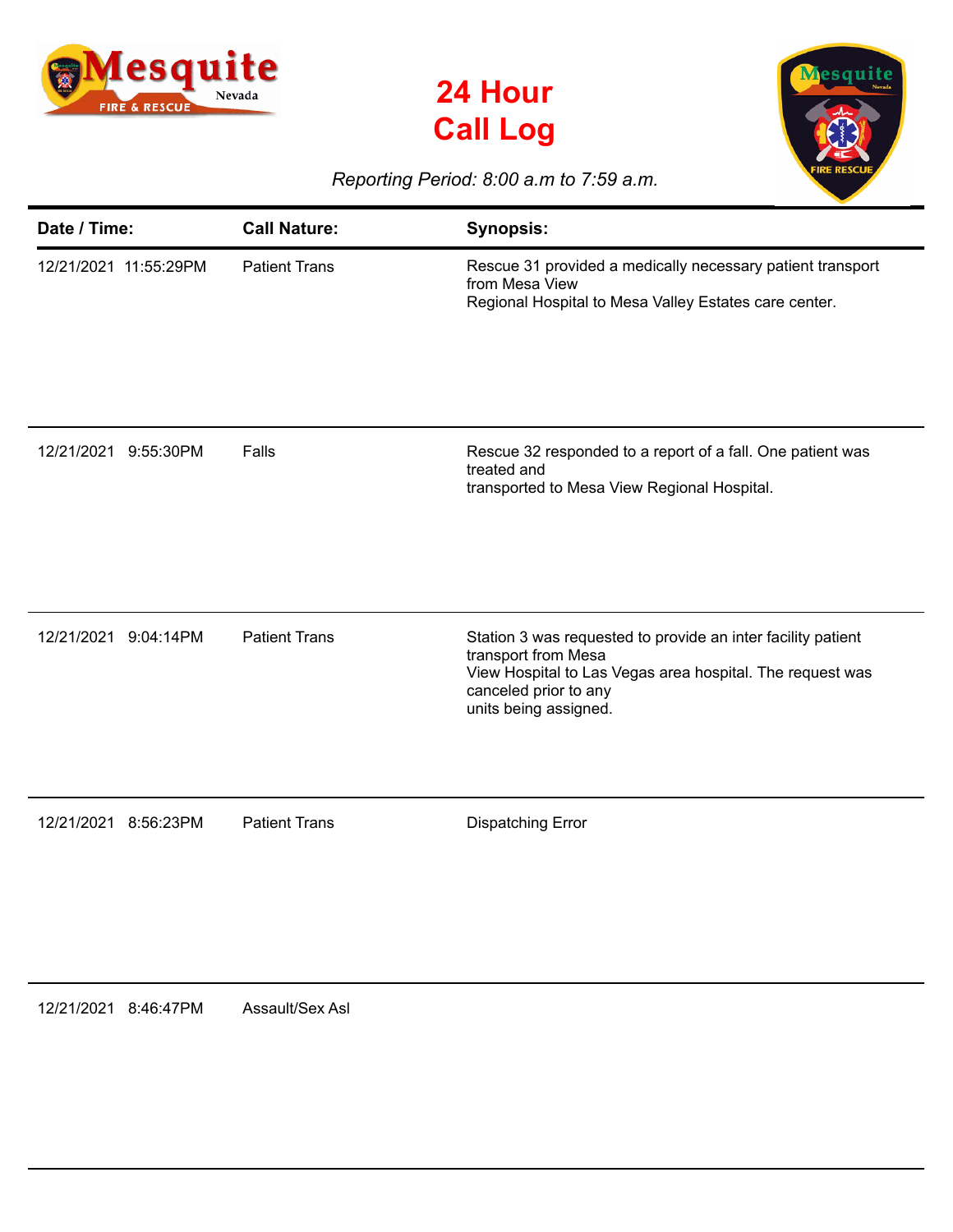| Date / Time:          | <b>Call Nature:</b>  | <b>Synopsis:</b>                                                                                                                                            |
|-----------------------|----------------------|-------------------------------------------------------------------------------------------------------------------------------------------------------------|
| 12/21/2021 8:12:56PM  | <b>Patient Trans</b> | Rescue 33 provided a critical care inter facility patient transport<br>from Mesa<br>View Regional Hospital to San Martin Hospital.                          |
| 12/21/2021 6:49:36PM  | <b>Patient Trans</b> | Rescue 33 provided an ALS inter facility patient transport from<br>Mesa View<br>Regional Hospital to St Rose Sienna Hospital.                               |
| 12/21/2021 4:29:08PM  | Falls                | Rescue 11 responded to a request for physical assistance for a<br>stuck wheelchair.<br>No injuries reported. Physical assistance only.                      |
| 12/21/2021 4:00:50PM  | Fire                 | Engine 11 responded to a mutual aid request in Arizona for a<br>report of a tent<br>fire. Engine 11 was cancelled by LFBDFD prior to arrival on<br>scene.   |
| 12/21/2021 2:30:52PM  | <b>Patient Trans</b> | Rescue 33 provided an advanced life support inter facility<br>patient transport<br>from Mesa View Regional Hospital to San Martin Hospital in Las<br>Vegas. |
| 12/21/2021 12:21:16PM | <b>Breathing</b>     | Rescues 31 and 32 responded to a report of a breathing<br>problem. One patient was<br>treated and transported to Mesa View Regional Hospital.               |